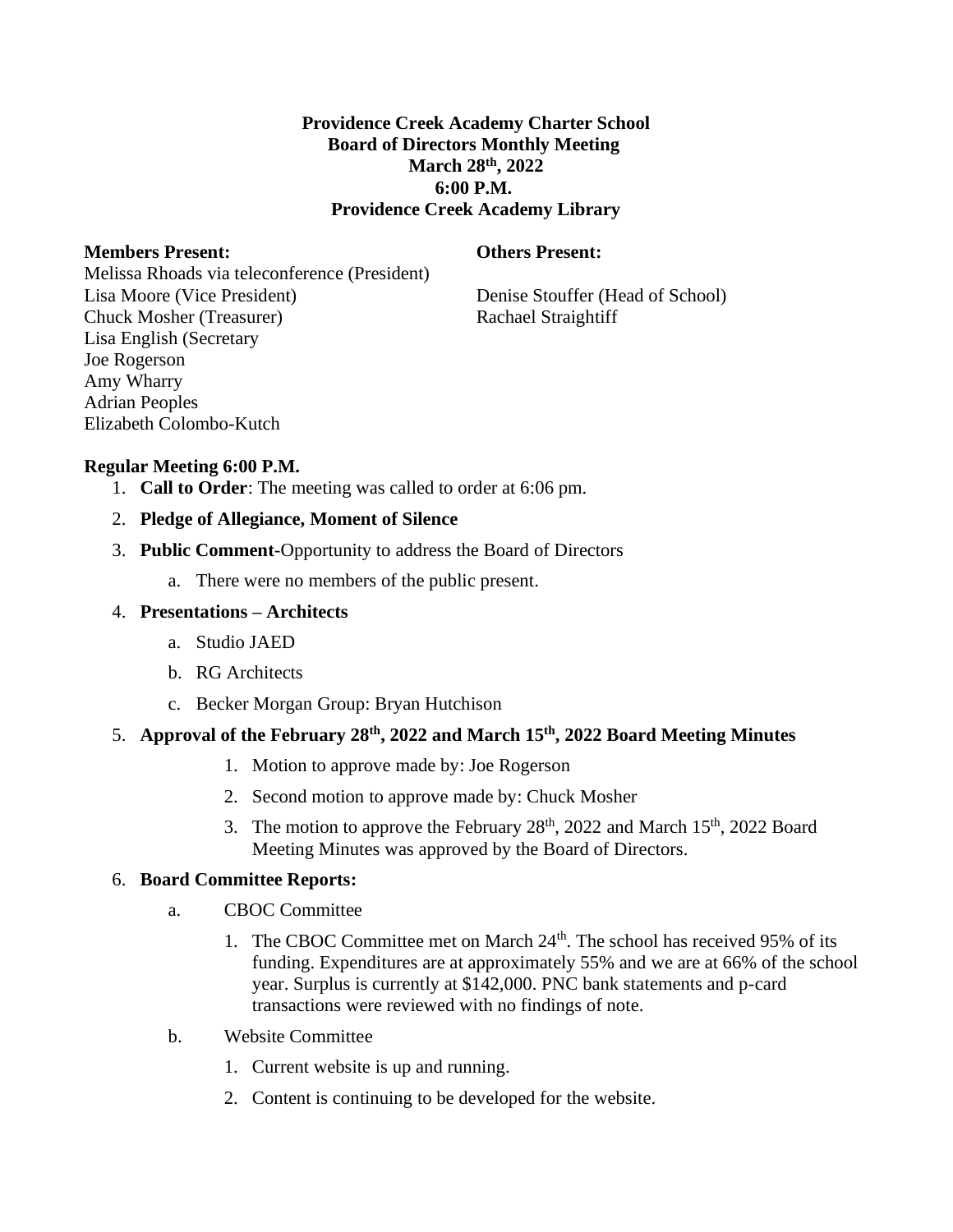- c. Expansion Committee
	- 1. Presentation of RFQs was completed. The Expansion Committee has completed preliminary work and is ready for the Board of Directors to select an architect and determine if PCA's bonds will be remarketed, and if so, to what extent.

## 7. **Reports:**

- a. Head of School Report
	- 1. Bond Remarketing Discussion
		- a. Financial Philosophy of the Board
		- b. Scenario Analysis of Bond Remarketing
			- a. Do Nothing
			- b. 2008A Bonds refi fixed rate, 35 years
			- c. 2008A Bonds refi fixed rate with +1M, 35 years
			- d. 2008A Bonds refi fixed rate with +2M, 35 years
			- e. 2008A Bonds refi fixed rate with +4M, 35 years
	- 2. Kindergarten enrollment is underway.
	- 3. Title I Newsletter sent out by the state featured Providence Creek Academy on the front page this month.
	- 4. PCA's  $7<sup>th</sup>$  and  $8<sup>th</sup>$  grade choral concert took place this month and the students did a wonderful job.
	- 5. Several bollard lights are falling over and need to be replaced. Estimated cost is \$16,000.
- 8. **Executive Session**: *Pursuant to 29* Del. C. *§ 10004(b) (1) and (2) Providence Creek Academy Board will call for an executive session closed to the public pursuant to subsections (c) and (e) of this section, to discuss personnel matters in which the names, competency and abilities of individual employees are discussed.*
	- a. Motion to go into Executive Session made by: Chuck Mosher
	- b. Second motion made by: Elizabeth Colombo-Kutch
	- c. The motion to go into Executive Session was approved by the Board of Directors.
	- d. Motion to come out of Executive Session made by: Adrian Peoples
	- e. Second motion made by: Elizabeth Colombo-Kutch
	- f. The motion to come out of Executive Session was approved by the Board of Directors.

### 9. **New Business:**

- a. Action Item: The Board will determine if it wishes to approve the SY2021/2022 February Budget.
	- 1. Motion to approve made by: Chuck Mosher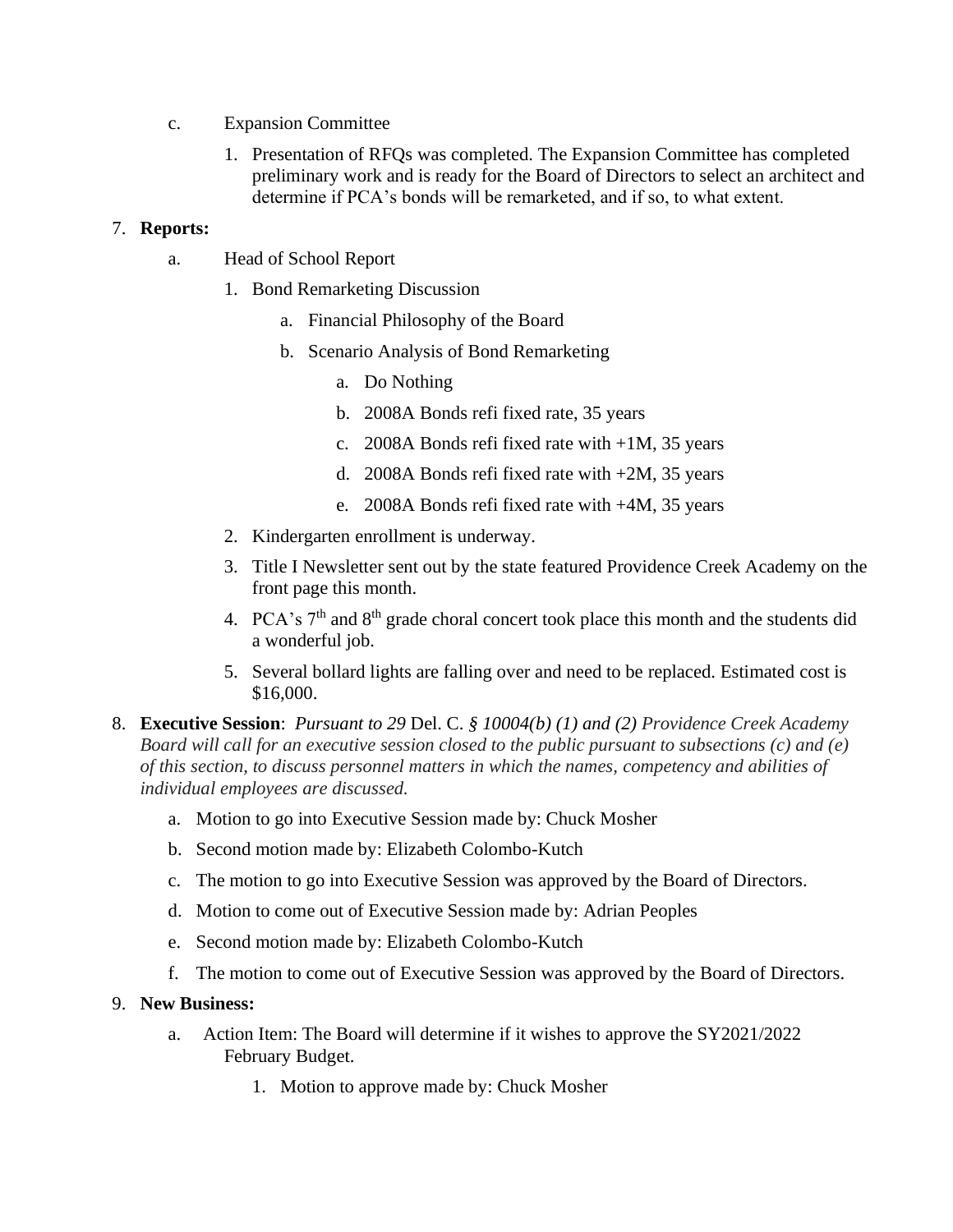- 2. Second motion to approve made by: Adrian Peoples
- 3. The motion to approve the SY2021/2022 February Budget was approved by the Board of Directors.
- b. Action Item: The Board will determine if it wishes to approve the DOE Monthly February 2022 Budget.
	- 1. Motion to approve made by: Chuck Mosher
	- 2. Second motion to approve made by: Joe Rogerson
	- 3. The motion to approve the DOE Monthly February 2022 Budget was approved by the Board of Directors.
- c. Action Item: The Board will determine if it wishes to approve the expansion of the school facilities to include seven new classrooms.
	- 1. Motion to approve made by: Adrian Peoples
	- 2. Second motion to approve made by: Lisa English
	- 3. The motion to approve the expansion of the school facilities to include seven new classrooms was approved by the Board of Directors.
- d. Action Item: The Board will determine if it wishes to approve the expansion of the school facilities to include additional lavatories in the lower school. (*action item tabled)*
- e. Action Item: The Board will determine if it wishes to approve the expansion of the school facilities to include opening the balcony in the auditorium for added classroom space.(*action item tabled)*
- f. Action Item: The Board will determine if it wishes to approve a budget not to exceed 2.5 million dollars for the expansion of the facilities.
	- 1. Motion to approve made by: Joe Rogerson
	- 2. Second motion to approve made by: Chuck Mosher
	- 3. The motion to approve a budget not to exceed 2.5 million dollars for the expansion of the facilities was approved by the Board of Directors.
- g. Action Item: The Board will determine if it wishes to approve one of the proposals that was presented by one of the three architects for the expansion of the school.
	- 1. Motion to approve the proposal presented by RG Architects, LLC made by: Adrian Peoples
	- 2. Second motion to approve made by: Elizabeth Colombo-Kutch
	- 3. The motion to approve the proposals that was presented by RG Architects, LLC., for the expansion of the school was approved by the Board of Directors.
- h. Action Item: The Board will determine if it wishes to approve the Minor Modification to expand the school facilities.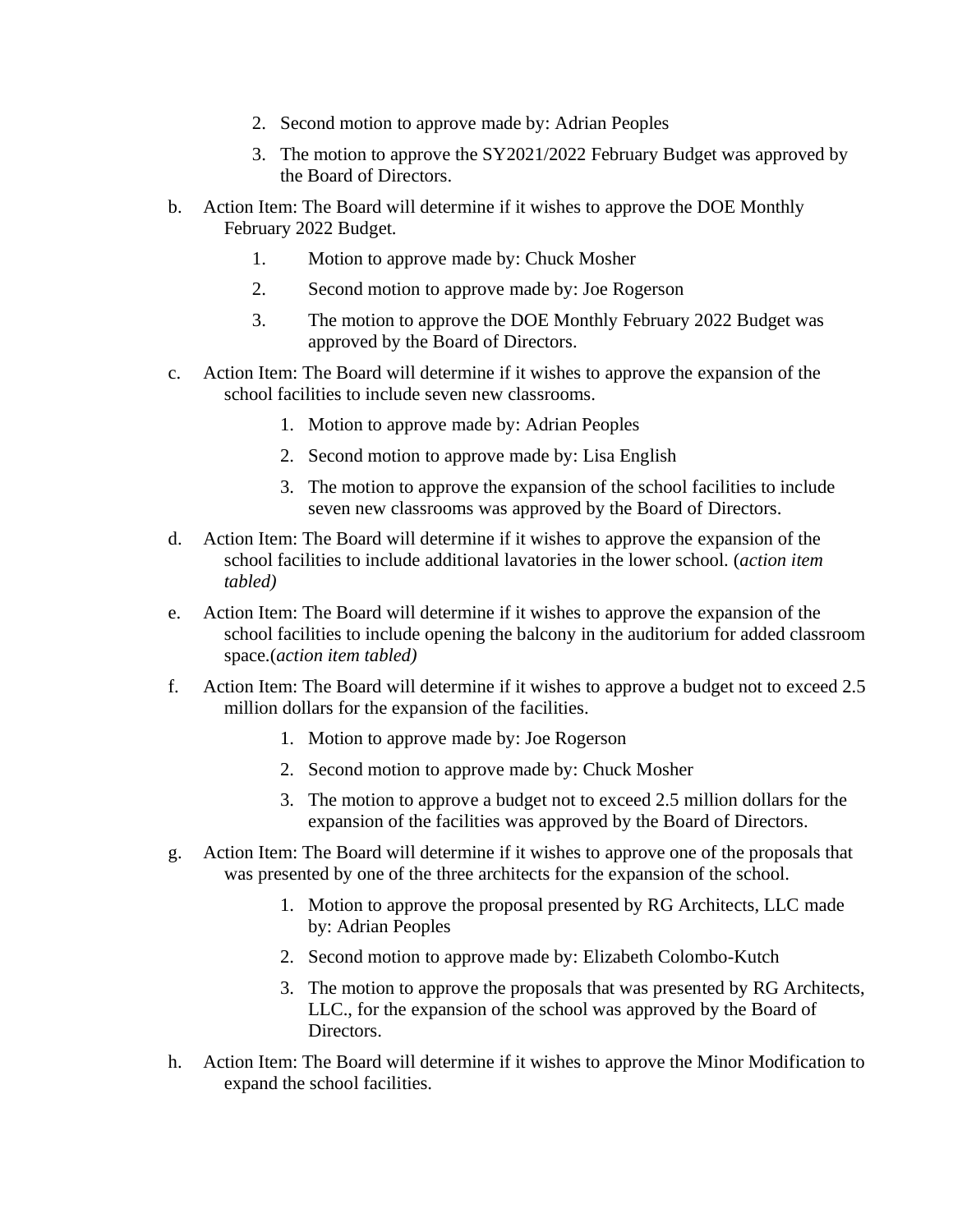- 1. Motion to approve made by: Elizabeth Colombo-Kutch
- 2. Second motion to approve made by: Adrian Peoples
- 3. The motion to approve the Minor Modification to expand the school facilities was approved by the Board of Directors.
- i. Action Item: The Board will determine if it wishes to approve the resolution for the refinancing of the school's bonds, including additional monies the school would use to complete the expansion project.
	- 1. Motion to approve the bond resolution of 2008A bonds + 2 million, made by: Adrian Peoples
	- 2. Second motion to approve made by: Elizabeth Colombo-Kutch
	- 3. The motion to approve the resolution for the refinancing of the school's bonds, including additional monies the school would use to complete the expansion project was approved by the Board of Directors.
- j. Action Item: The Board will determine if it wishes to approve the First Grade Field Trip to the Philadelphia Zoo in Philadelphia, PA on May 19, 2022.
	- 1. Motion to approve made by: Elizabeth Colombo-Kutch
	- 2. Second motion to approve made by: Chuck Mosher
	- 3. The motion to approve the First Grade Field Trip to the Philadelphia Zoo in Philadelphia, PA on May 19, 2022 was approved by the Board of Directors.
- k. Action Item: The Board will determine if it wishes to approve the Band Field Trip to Trills & Thrills Music Festivals in Hershey, PA on May 20, 2022.
	- 1. Motion to approve made by: Adrian Peoples
	- 2. Second motion to approve made by: Lisa English
	- 3. The motion to approve the Band Field Trip to Trills & Thrills Music Festivals in Hershey, PA on May 20, 2022 was approved by the Board of Directors.
- l. Action Item: The Board will determine if it wishes to approve the PCBT Trip to the RDA/NE Festival in Lancaster, PA from May 12 to May 15, 2022.
	- 1. Motion to approve made by: Elizabeth Colombo-Kutch
	- 2. Second motion to approve made by: Joe Rogerson
	- 3. The motion to approve the PCBT Trip to the RDA/NE Festival in Lancaster, PA from May 12 to May 15, 2022 was approved by the Board of Directors.
- m. Action Item: The Board will determine if it wishes to approve the hire of Marisol Jordan as a substitute teacher.
	- 1. Motion to approve made by: Adrian Peoples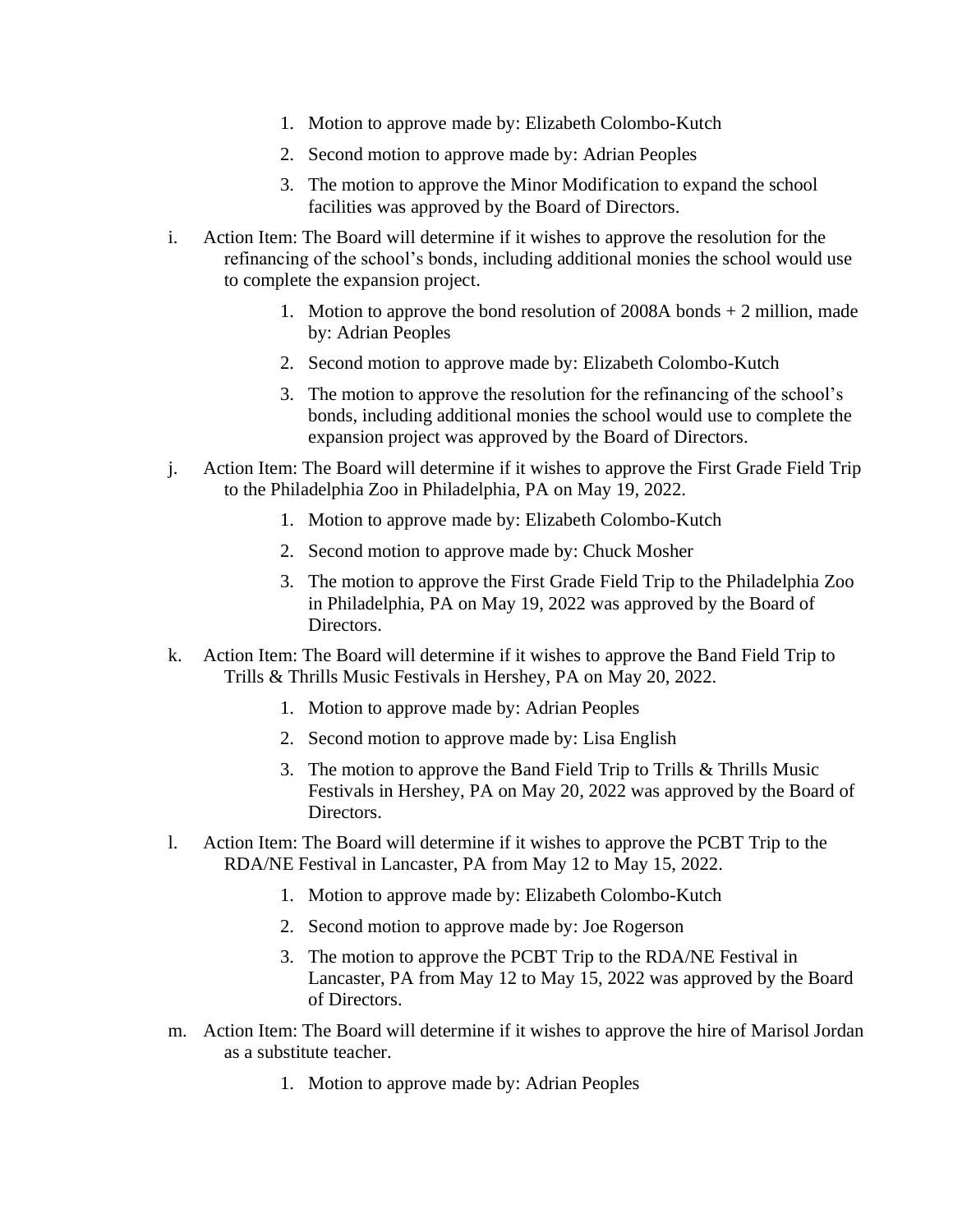- 2. Second motion to approve made by: Elizabeth Colombo-Kutch
- 3. The motion to approve the hire of Marisol Jordan as a substitute teacher was approved by the Board of Directors.
- n. Action Item: The Board will determine if it wishes to approve the hire of Ziah Williams as an aftercare counselor.
	- 1. Motion to approve made by: Joe Rogerson
	- 2. Second motion made by: Chuck Mosher
	- 3. The motion to approve the hire of Ziah Williams as an aftercare counselor was approved by the Board of Directors.
- o. Action Item: The Board will determine if it wishes to approve the hire of Tiffany Credle as the long-term substitute for Mrs. Sellers.
	- 1. Motion to approve made by: Chuck Mosher
	- 2. Second motion made by: Joe Rogerson
	- 3. The motion to approve the hire of Tiffany Credle as the long-term substitute for Mrs. Sellers was approved by the Board of Directors.
- p. Action Item: The Board will determine if it wishes to approve the hire of Isiah Kilgo-Fielder as a substitute teacher.
	- 1. Motion to approve made by: Elizabeth Colombo-Kutch
	- 2. Second motion to approve made by: Adrian Peoples
	- 3. The motion to approve the hire of Isiah Kilgo-Fielder as a substitute teacher was approved by the Board of Directors.
- q. Action Item: The Board will determine if it wishes to approve the hire of Jenny Seward as the Summer Camp Director.
	- 1. Motion to approve made by: Elizabeth Colombo-Kutch
	- 2. Second motion to approve made by: Chuck Mosher
	- 3. The motion to approve the hire of Jenny Seward as the Summer Camp Director was approved by the Board of Directors.
- r. Action Item: The Board will determine if it wishes to approve the hire of Derron Marvel as a full-time maintenance employee.
	- 1. Motion to approve made by: Adrian Peoples
	- 2. Second motion to approve made by: Elizabeth Colombo-Kutch
	- 3. The motion to approve the hire of Derron Marvel as a full-time maintenance employee was approved by the Board of Directors.
- s. Action Item: The Board will determine if it wishes to approve the resignation of Aiden Malmstrom as a substitute custodian.
	- 1. Motion to approve made by: Chuck Mosher